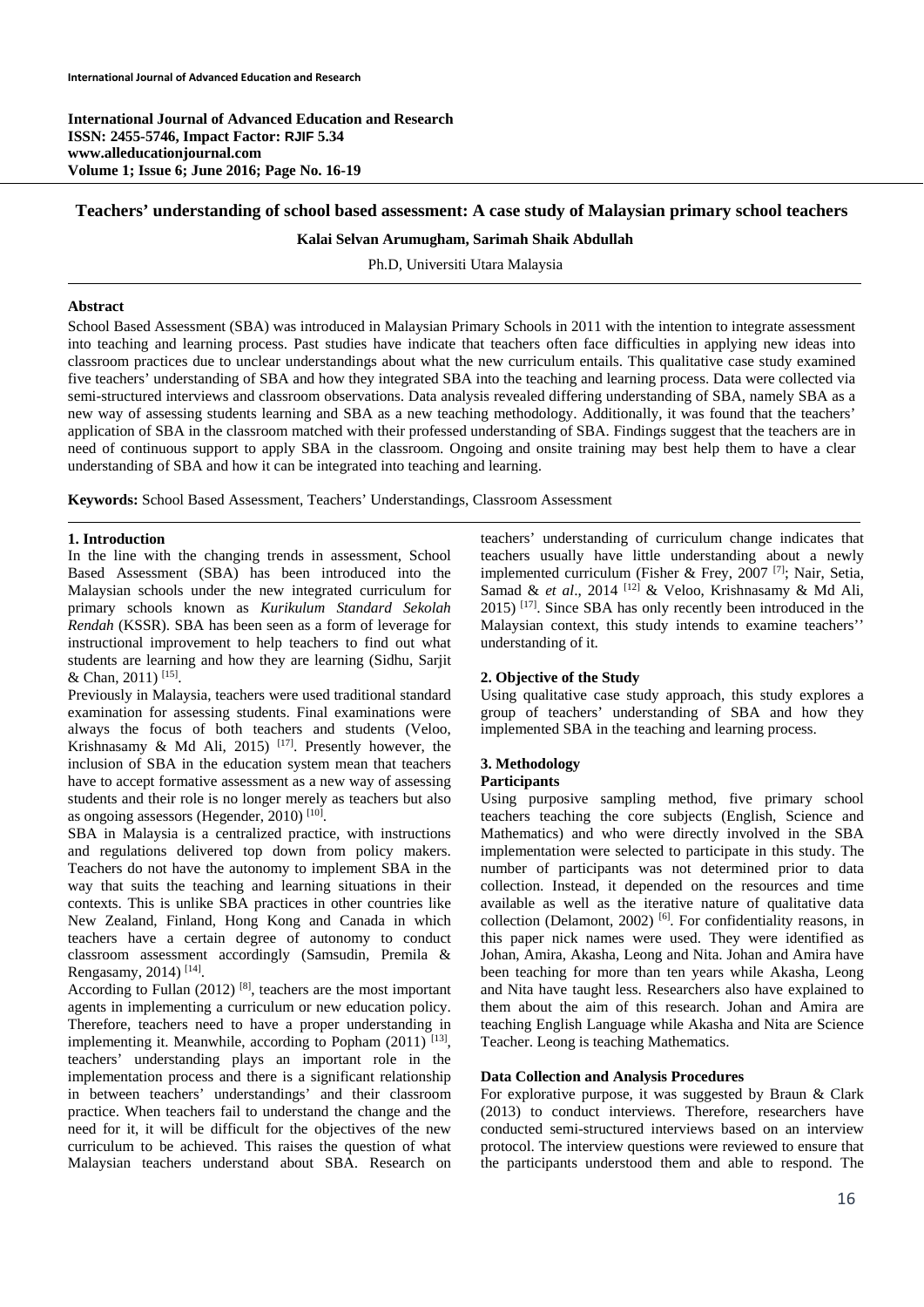teachers were interviewed three times throughout the study to ensure consistencies in their responses. Following each round of the interviews, data were analyzed for recurrent themes based on a priori categories and emergent categories to reflect the teachers' understanding of SBA (Braun & Clark, 2013 & Creswell, Plano Clark, Gutman & Hanson, 2008).

In the other hand classroom observations were also conducted to examine how the teachers implemented SBA in the classroom. During the observation period, researchers took field notes on each of the practices done by teachers. In order to minimize the researchers' influence on the data collected, each teacher was observed for multiple times. Since participants of this study did not agree for video recording process, researchers just did some audio recording.

In order to creating the themes, researchers have reviewed some of the related literature. Then, all the audio recorded interviews were transcribed. Both of this ways helped the researchers to develop the themes. After develop the themes, data were coded accordingly to the themes. Data revealed from interviews were cross checked with the data revealed from observation. In the final stage all the data from both interviews and observation coded accordingly to the themes that were developed at the early stage of data analysis process. Researchers also reread all the data to ensure that there is no data were left out.

### **4. Results and Discussion**

Data analysis of the teachers' understanding of SBA revealed the following themes: SBA as a change in teaching methodology and SBA as a new way of assessing students learning.

### **SBA As a Change in Teaching Methodology**

Out of the five teachers, three of them said that SBA is a change in teaching methodology. When SBA was introduced, these teachers claimed that they tried to change the way they taught their students.

*For me, SBA is more on curriculum change. It is a new way of teaching and learning. In SBA system, teachers need to use variety of methods in teaching (Interview with Amira).* 

*Now I'm using a different ways of teaching which focused on student-centered learning. When I attended the course last year, the instructor told us to use all kinds of activities that cater for students' needs. So, I will ask my students to work more on activities, such as to look for meaning if they cannot understand the meaning of any words (Interview with Johan).* 

From the interview, it can be seen that both Amira and Johan understood SBA as a new and therefore a different way of teaching. In the case of Johan, SBA seen as promoting studentcentered learning and hence he made attempts to provide activities that he perceived support the notion. At the same time, both Johan and Amira agreed that they had to vary their teaching methodologies. These teachers' understandings seemed to align with Stanley & Marsden (2012) argument that in SBA, teachers need to modify their teaching methodology and to play a role as a facilitator and to be student-centered. Nita too talked about varying his teaching activities:

*Compared to before, now I like to use games in my Science class, as it can help students to take part actively. Previously I*  *used to teach, give homework and I didn't focus on how to measure students' achievement in every lesson as we depended solely on mid-term and final exam to measure student achievement (Interview with Nita).* 

Nita has changed her methods of teaching and tried to vary the way she taught the subject matters to include activities such as games. The introduction of SBA appeared to facilitate Nita and the reset to consider their teaching methodologies and teaching skills.

The observation data revealed that all three teachers were focused on trying out ways of teaching that they believed promote active learning. In other words, their professed understanding of SBA seemed to be translated into actual teaching activities. For example, Amira perceived herself as doing student-centered activities when she gave the following instruction.

*Students please try to look at the passage. I will list down 10 words on the board. Then, you try to underline the listed word. Later, try to match the word with suitable meaning where you can find on the next page. You can use your dictionary or discuss with your friends or else you can even predict the meaning by reading the whole text (Observation with Amira).* 

From the observation field notes, we can say that this teacher was making attempts to give students chances to learn on their own. By providing students with activities such as this, this teacher hoped that the students would learn independently and that they could use strategies such as scanning the text and making predications or consulting friends all of which promote independence. This teachers attempt reflects the experts' call for greater student-centered activities that is the highlight of SBA and the need for teachers to be smarter and to make sure students engage with le lessons.

### **SBA As a New Way of Assessing Students**

From the interviews, it was found that two teachers understood SBA as a new way of assessing students.

*I will always look at my student's achievement by looking at their level of progression. I will follow the band system and also the criteria given by Ministry of Education. In my opinion, SBA is more on doing classroom assessment. It means students do not have to sit for mid-term exam or final exam. I need to give any kind of test each time once I finish my lesson (Interview with Akasha).* 

*For me either it is summative or formative assessment, SBA is more on assessing students achievement. I will always look at the students' band and then I'll compile their entire work in their portfolio. So it is a new way of assessment which we did not have during our former curriculum (Interview with Leong).* 

For Akasha, SBA is understood as an ongoing assessment method. She therefore perceived the need within the SBA framework to assess students more frequently compared to the traditional assessment method. Similarly, Leong too understood SBA as a form of assessment and that is closely linked to the idea of testing students against the scoring bands and compiling their tasks in portfolios. Our examination of the observation data revealed that these teachers' understanding of SBA as an assessment practice was evident in their actual teaching practices, as the following excerpt illustrates.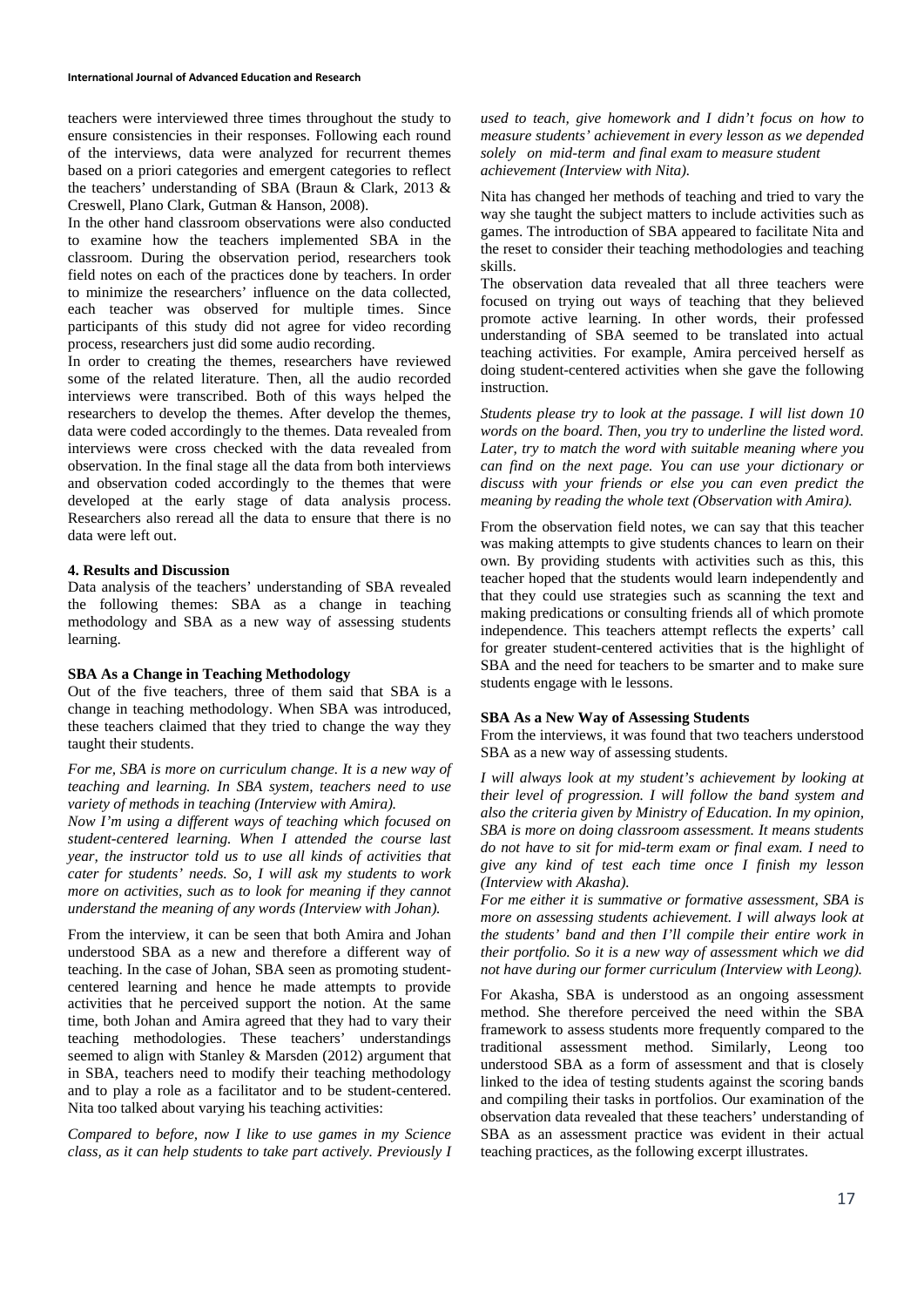*Students, please make sure that you can answer the entire task I gave to you, If all of you can answer well, we will be moving to the next lesson. If anyone fails to answer all the questions, then I need to teach you again (Observation with Leong).* 

As shown in the above field notes, Leong tried to make sure that the students could perform the entire task given to them. Leong wanted to ensure that students were well prepared for each test before moving on to a new lesson. He also claimed to understand SBA as a new way of assessing students and his priority in the classroom reflects such understanding which is to test student learning.

As discussed, the data analysis revealed two kinds of understanding about SBA- One as a new type of assessment and the other as a different teaching methodology. Further, these different understandings gave rise to the ways SBA was implemented in the classroom. Our examination of the interview and observation data revealed that teachers who understood SBA as a change is teaching methodology displayed attempts to use different types of teaching methodologies in conducting their lessons while those who have understood SBA as a new way of assessment tended to focus on the assessment process.

The finding alerts us to the extent that the teachers really understood what SBA is about and their readiness to implement SBA in the classroom. Different teachers appeared to have different ideas what SBA entails. What was worrying was the fact that teachers were not completely certain about what they understood, as expressed by Akasha.

*I'm not very sure about this SBA. I've attended one course recently. Through that course I got to know that assessment must be ongoing process, but honestly I really don't know how to implement this during my teaching process. Normally, what I will do is, I'll give a test to students, so that is my SBA (Interview to Akasha).* 

Akasha thought she understood what SBA is, but she had a problem in implementing SBA during her teaching process. Past literature suggests that teachers normally understand that concepts involved in a newly introduced curriculum, but they have often have difficulties the process of implementing it (Cizek, 2010 [3]; Harden, 2001 [9] & Heritage, 2010) [11]. As for the teachers in our study, their understanding of the concept of SBA itself seemed divided and incomplete. This may explain the way they apply the idea in the classroom which was heavily focused either on teaching aspect or the assessment aspect.

SBA was introduced with the intention to align teaching and assessment together so that they complement one another. However, the teachers in this study had considerably little prior knowledge about SBA and they conducted SBA as they understood it. As Fullan  $(2012)$  [8] asserts, any kind of implementation in schools should be done with special care given to the readiness of the people involved to accept the new and to be familiar with it. Otherwise, the new programme may just end up as another add-on to their already very long to do list. In order to apply SBA appropriately in the classroom, teachers need to be aware that SBA is a process that involves the integration of assessment with teaching and learning process. Teachers need to know that the foundation of SBA is all students are capable of achieving the learning objectives. At the same time, teachers need to know the importance of continuous feedback and evidence so that each student has a chance to improve his/her performance. Teachers also need to know that two-way communication, written or verbal is crucial for students to know how to improve themselves. Finally teachers need to keep in mind that they should focus more on improvement and less on evaluation (Black & William, 2009) [1]. The teachers in our study did not seem to understand all these. This fact raises the question about the teachers' readiness to implement SBA in the classroom.

Our study is limited to identifying the teachers' understanding of SBA. Future research needed to explore the process of integrating assessment in teaching and learning, as it can help teachers and authorities to understand the process of implementing SBA in the classroom and the intricacies involved. Additionally, future research can be done to identify the reasons for why teachers have different understanding of SBA system. By knowing the reasons, the respective authorities can take measures to solve the problems relating to misconceptions about the new curriculum.

## **5. Conclusion**

The teachers in this study have different understandings of SBA and they tended to apply SBA as what they have understood. These differences raise questions about the depth of the information that they received from the various trainings that they have been exposed to. What these teachers need are ongoing support and courses so that they can have a clear picture about the nature of SBA, how it can be carried out in the classroom and what the expected outcomes are. Perhaps through intensive ongoing training and possibly an on-site and in the form of action research activities, can the intended outcome of SBA be hoped to achieve. In other words, trainers and teachers need to work together in realizing the objective of SBA in the natural classroom context that is widely known to be complex and extremely challenging (Darling-Hammond,  $2010$ <sup>[5]</sup>.

### **6. References**

- 1. Black P, Wiliam D. Developing the theory of formative assessment. *Educational Assessment, Evaluation and Accountability (formerly: Journal of Personnel Evaluation in Education).* 2009; 21(1):5-31.
- 2. Braun V, Clarke V. *Successful qualitative research: A practical guide for beginners* Sage, 2013.
- 3. Cizek G.J. *Translating Standards into Assessments: The Opportunities and Challenges of a Common Core*. University of North Carolina at Chapel Hill, 2010.
- 4. Creswell J.W, Plano Clark V.L, Gutmann M.L, Hanson W.E. Advanced mixed methods research designs. *Handbook of mixed methods in social and behavioral research*, 2003, 209-240.
- 5. Darling-Hammond L. *Performancecounts: Assessment systems that support high-quality learning.* Washington, DC: Council of Chief State School Officers, 2010.
- 6. Delamont S. *Fieldwork in educational settings: Methods, pitfalls and perspectives*. Psychology Press, 2002.
- 7. Fisher D, Frey N. *Checking from understanding: formative assessment techniques for your classroom*. Alexandria, Virgina: ASCD, 2007.
- 8. Fullan M.G. Large scale reform comes. *Journal of Educational Reform.* 2012; 16(1):49-56.